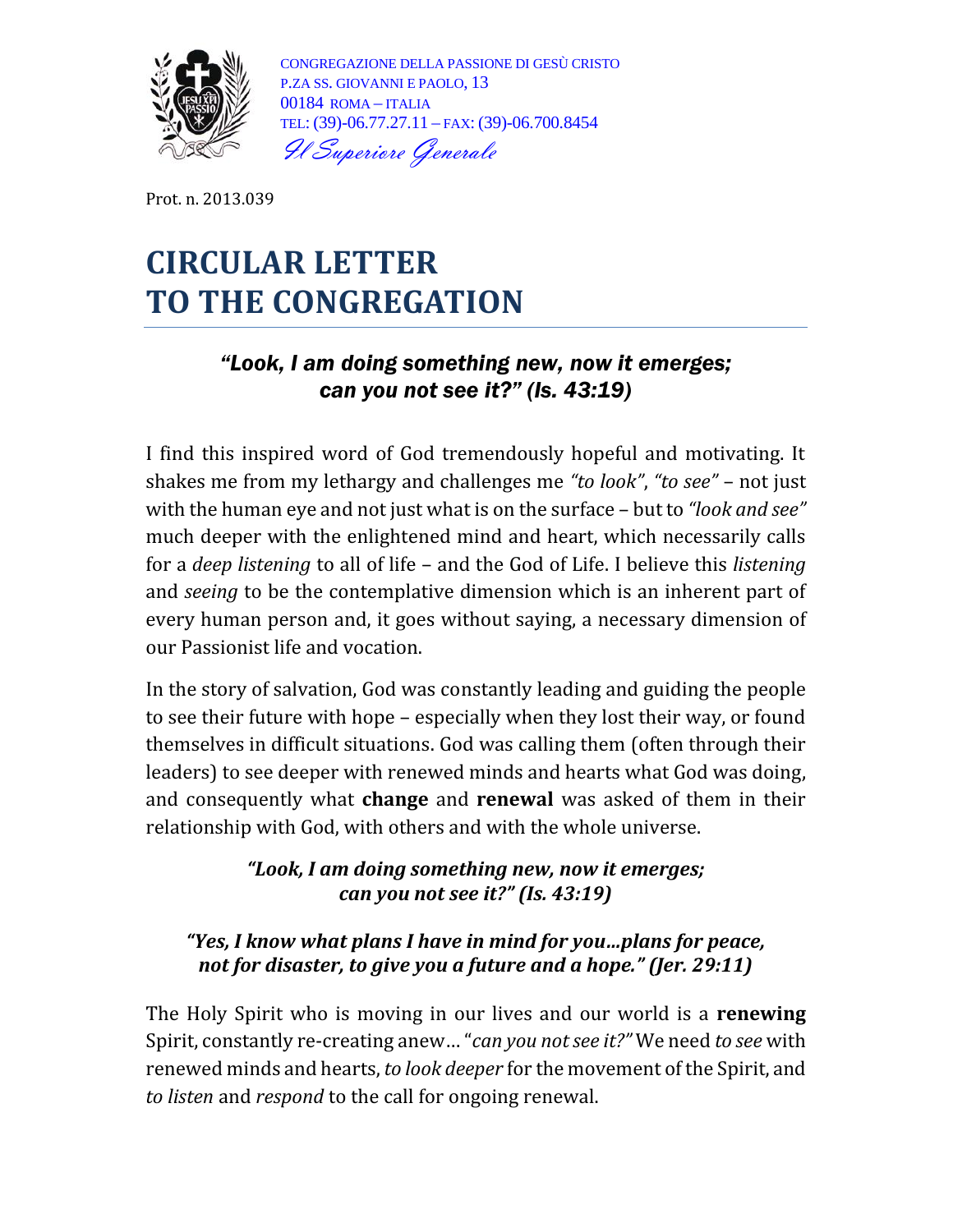Like it or not, newness and renewal means **change**, which is a normal part of life and growth and transformation for all created things. As difficult as we find and experience change, on the one hand there is nothing that we can do about it, because it is just part of how life is and how things are. Therefore, we must embrace change; it is inevitable. Cardinal Newman said: *"To grow is to change, and to have changed often is to have grown much."*

On the other hand, our resistance to the change which is within our control, only serves to stunt our growth, keep our vision narrow, and perpetuate a future that is lifeless and hopeless. Someone put it this way: *"People need change. It awakens something deep inside allowing them to grow. Without change something sleeps inside and seldom awakes."*

# **The 46th General Chapter - Passionist Life: Solidarity and Mission**

The General Chapter held at the Retreat of SS John and Paul in Rome from 9th September to 7th October 2012 was **a time of renewal**. The Capitulars, representing all the areas of the Congregation, gathered to discern and to listen to the Spirit renewing and calling us to be more authentic Passionists in our life and mission in today's world.

Precisely because the Chapter was a time of renewal, *change* is an inevitable consequence. The 46th General Chapter instituted **a new time** in the history of the Congregation, principally through the decrees it promulgated and the decisions it took, which cannot, and must not, leave any of us going about life and carrying on as we have always done; as if nothing has changed. The typical attitude of fear and control is: *"this is how we have always done it!"* This kind of attitude will only lead to a deafness and blindness, a fearful resistance to the *"something new"* which God is doing, and which will be an obstacle to the hope-full plans of God's future and God's dream.

Listen again: *"Look, I am doing something new, now it emerges; can you not see it?" (Is. 43:19)*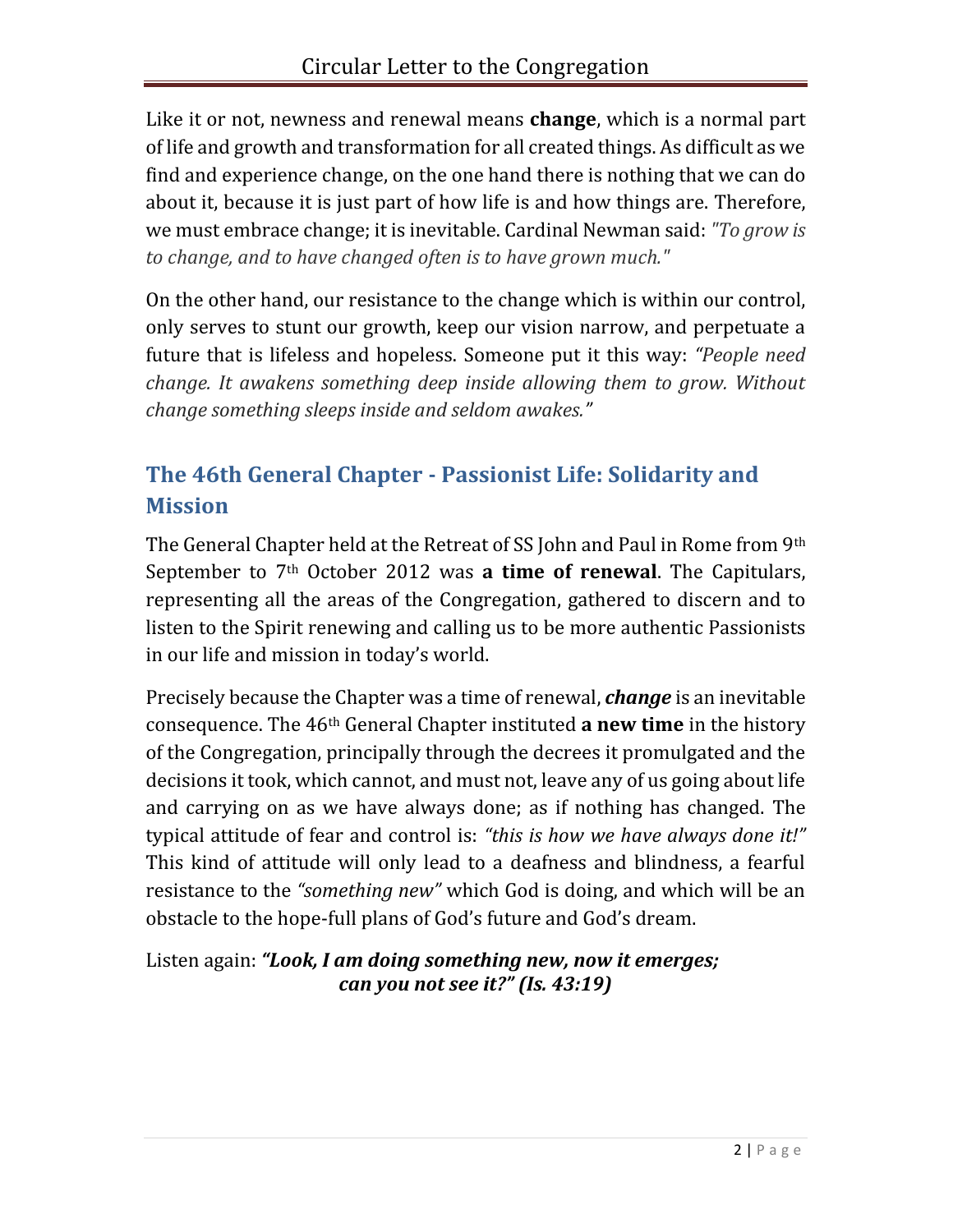# **Configurations: Solidarity for Passionist Life and Mission**

The 46th General Chapter confirmed and institutionalised the six 'Configurations' which we have been developing. These consist of mutually supportive entities which have been building closer ties and relationships of collaboration over the past 4 years, focusing on Solidarity, particularly in the areas of formation, personnel and finance so as to give greater vitality to the Passionist life and mission. Each Configuration has chosen the best way to work together and to collaborate having developed solidarity structures suited for their respective Configuration. Four of the Configurations have chosen to work as an aggregation of several autonomous juridical entities (i.e. Provinces, Vice Provinces, Vicariates); while two of the Configurations have chosen the path of a single juridical entity with different internal structures (i.e. a Province with regions).

The Configurations – which is **a new way of being Passionists** in today's world and church – will continue to develop. In my homily at the closing of the Chapter, I stated: *"This remains a great challenge and calls for a radical response from us all. This radical response means a renewal of mind and attitudes; collaboration through dialogue; the removal of barriers and a letting-go of 'my patch' which has kept us safe and secure."* Without genuine **conversion (metanoia, renewal)** - both personal and communal - nothing will change. Therefore, I believe, we must consciously make efforts to engage in dialogue with one another; to grow in respect of the diversity of cultures; to accept and not fear difference; to be aware of the subtleties in language which we use (e.g. 'ours' instead of 'mine'); to share personnel, formation and financial resources where most needed so that, not 'parts', but 'the whole' may benefit. I encourage you to proceed in this spirit.

In order to promote the work of solidarity and guard the efficacy of the Configurations, the Chapter decided that the Configuration leaders (Presidents/Coordinators) will be a consultative body meeting with the General Council at least once annually as the "Extended Council".

The six Configurations established by the General Chapter are:

35, DOL,<br>Portugal,<br>3 | P a g e **Configuration of Blessed Eugene Bossilkov (CEB):** PRAES, DOL, PIET, CORM, LAT, CFXI (Italy), MICH (France), FAT (Portugal,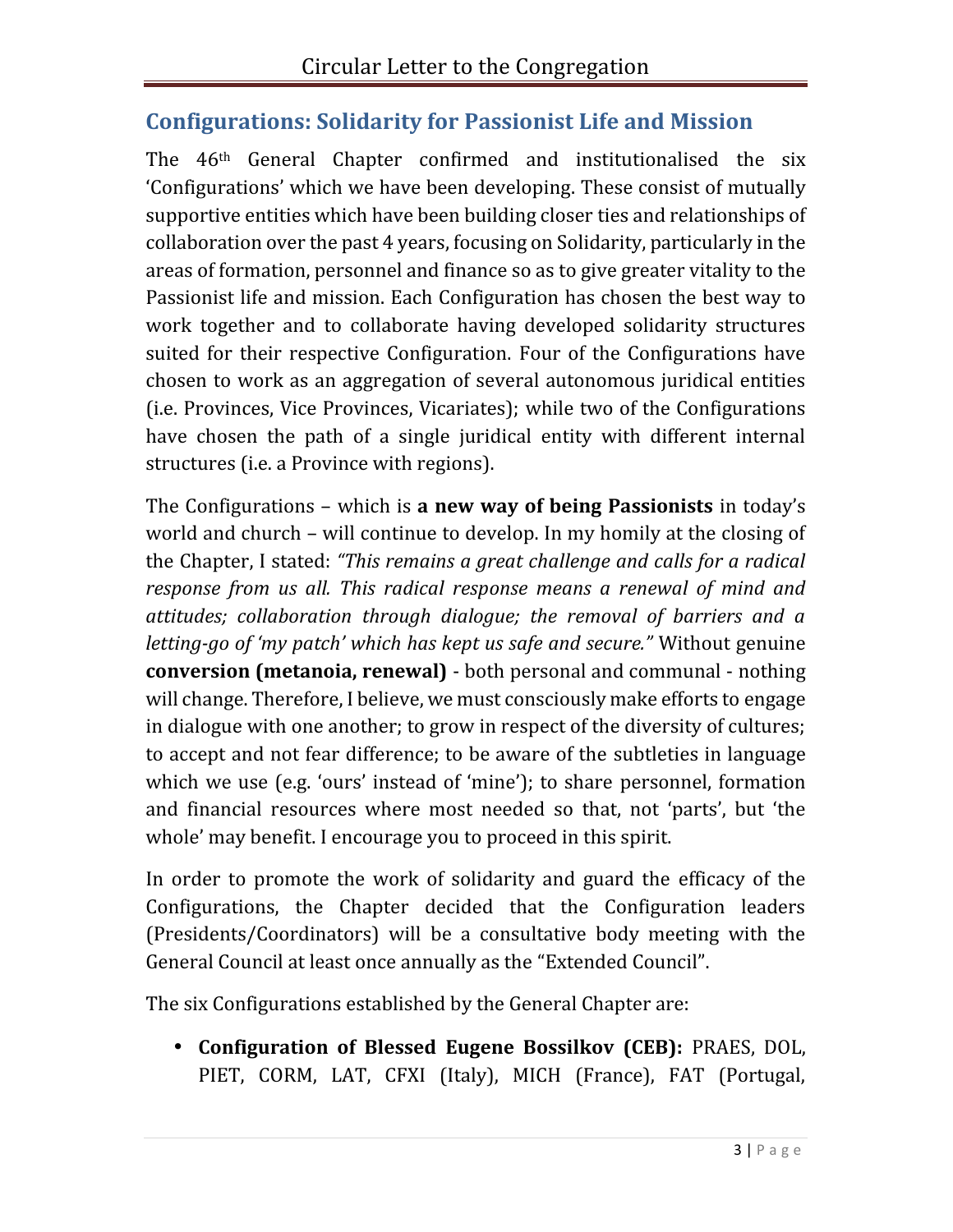including Angola, Bulgaria & Nigeria). *This Configuration has chosen the model of a single juridical entity by 2015.*

- **Configuration of Jesus Crucified (CJC):** PAUL, CRUC (USA), REG (Mexico), CALV, LAT-ISID, PRAES-DOMIN, SPE-LIBER, DOL-VICT (Brazil, including Mozambique), CONC (Argentina, Uruguay), PAC (Dominican Republic, Puerto Rico).
- **Configuration of the Sacred Heart (SCOR):** CORI, FAM, SANG (Spain, Cuba, El Salvador, Guatemala, Honduras, Mexico, Venezuela, Bolivia, Chile, Ecuador, Panama), FID (Colombia), CORI-RES (Peru). *This Configuration has chosen to be a single Province by July 2013.*
- **Configuration of Passionists of Asia and Pacific (PASPAC):** SPIR (Australia, New Zealand, Papua New Guinea), PASS (Philippines), MACOR (Korea, including China), REPAC (Indonesia), MAIAP (Japan), THOM (India), LAVA (Vietnam).
- **Configuration of Saint Charles Houben (CCH):** ASSUM (Poland, Ukraine, Czech Republic), GABR (Belgium), IOS (England, Wales, Sweden), PATR (Ireland, Scotland, France), SPE (The Netherlands, North Germany), VULN (South Germany, Austria).
- **Configuration of the Passionists of Africa (CPA):** SALV (Congo), CORM-GEMM (Tanzania), PATR-MATAF (Botswana, Zambia, South Africa), CORM-CARLW (Kenya).

# **Change and Growth toward Maturity**

The General Chapter approved the elevation of several entities to a greater autonomous status thereby recognising their respective growth to maturity. These are:

- The Vice Province of Holy Faith (FID Colombia) as a Province;
- Republic<br>4 | P a g e The Vicariate of Our Lady of Peace (CORI-PAC The Dominican Republic and Puerto Rico) as a Vice Province;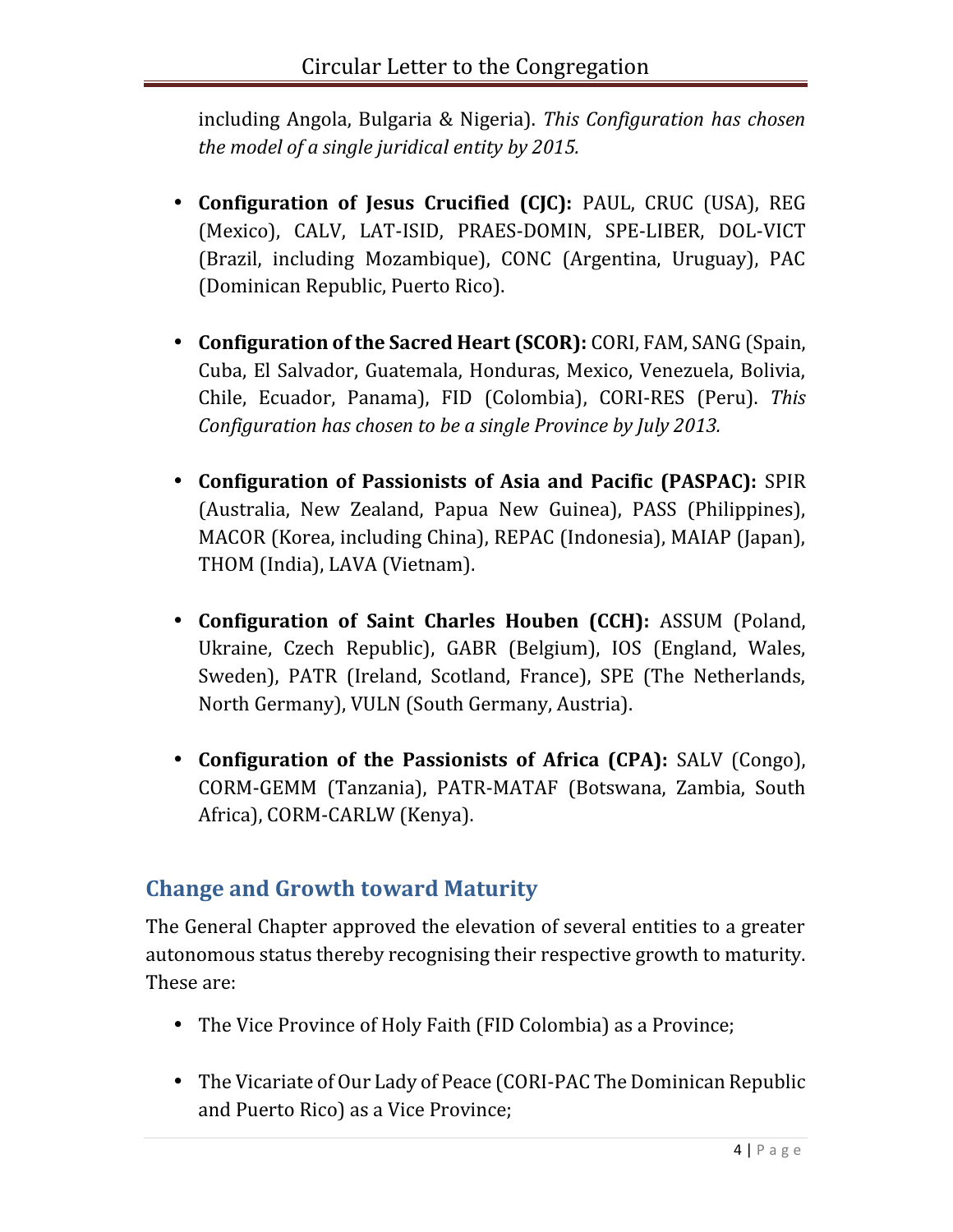- The Vicariate of St Thomas the Apostle (CRUC-THOM India) as a Vice Province;
- The Brazilian Vicariates of Blessed Dominic Barberi (PRAES-DOMIN), Christ Liberator (SPE-LIBER) and Our Lady of Victory (DOL-VICT) as a Province in 2014.

In addition, the Chapter approved the request of the Provinces of Calvary (CALV Brazil), Immaculate Conception (CONC Argentina) and the Vicariate of Blessed Isidore de Loor (LAT-ISID Brazil) to form one new Province in 2016.

These are bold moves! But it is encouraging to see the growth and confidence by these entities towards greater autonomy on the one hand, while, on the other hand, recognising also the need for support and dependence. With the reality today of growing and declining areas of the Congregation, we need to find new and effective ways, not just to keep the name of the Passionist Congregation alive, but more importantly, "to keep alive the Memory of the Passion" – that for which we exist in the Church and for what is our mission in the world.

# **Plan for Prophetic Mission as Passionists Today**

Over the past 12 years, the Congregation has made great efforts and strides in Restructuring for the sake of revitalising and giving greater authenticity to our **Passionist life** and **mission**. The 46th General Chapter highlighted six aspects of our life and mission as a prophetic vision for Passionists today. In the homily of the closing Mass of the Chapter, I stated my desire that *"focusing on these areas of our life and mission in the local realities we hope will give an impetus to the whole Passionist Family to be affirmed in their identity, witness and reason for existence."*

ministry<br>5 | P a g e If change and growth is to be effective, then we cannot just keep on going as we always have. We must search for **new ways** for a **new time**! I strongly encourage each Configuration, entity and local community to give attention in your reflections and plans to the following aspects of our life and ministry as discerned by the Chapter: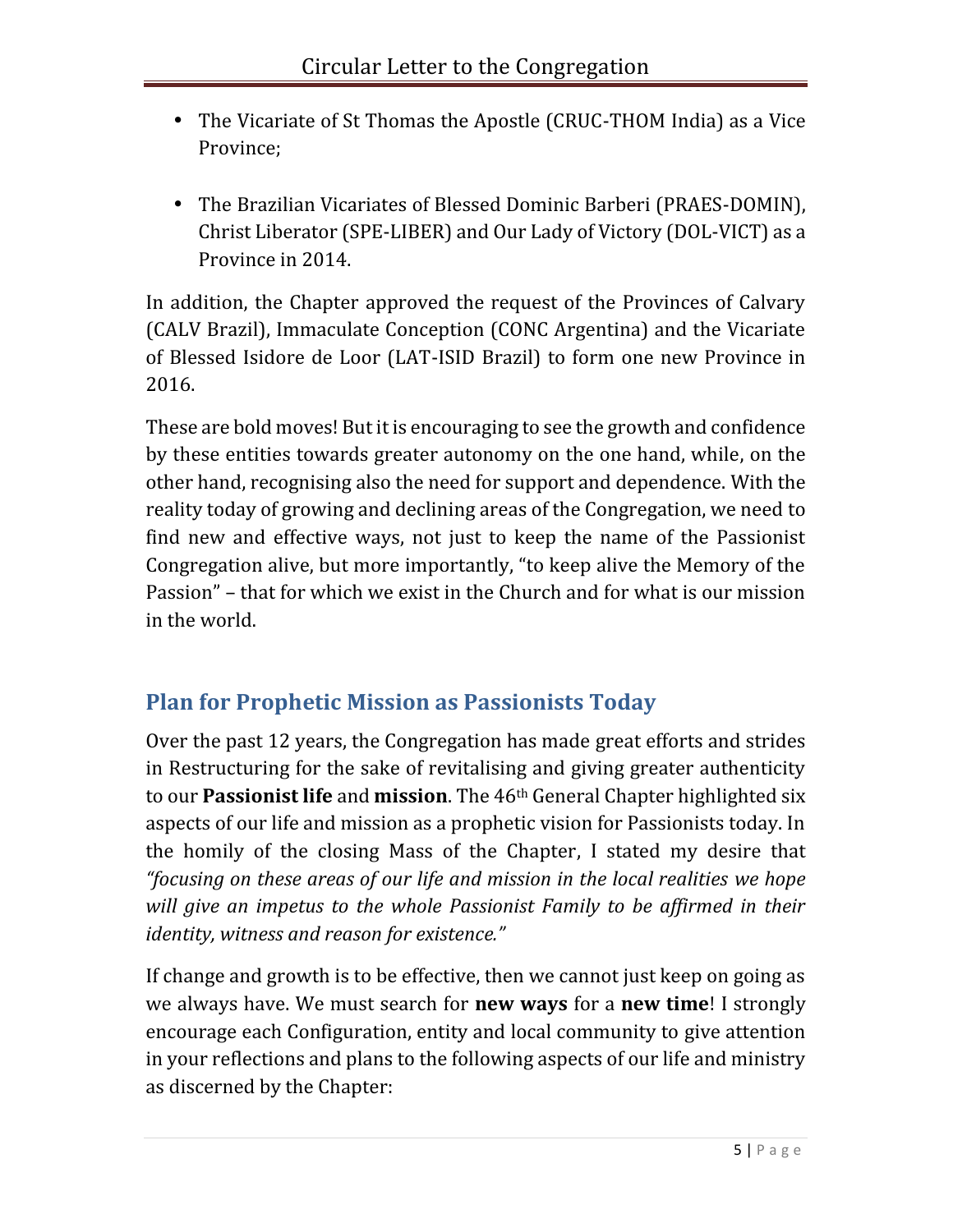### *Community Life – Identity – Charism*

While it is true that the subject of 'Community Life' comes up at every Chapter (be it Provincial or General), I felt that the General Chapter expressed a great concern and deep desire for a renewal of our community life so as to be rooted in our Passionist identity and charism: *"To be witnesses to the power of the Lord, Crucified and Risen"*. I wholeheartedly commend to you the following actions of the Chapter:

- $\checkmark$  Undertaking a 'community life project' with regular reviews;
- $\checkmark$  Discerning and reflecting on the constitutive elements of the Passionist Community and its effectiveness for our life and mission;
- $\checkmark$  The inter-connection between our community life and apostolate.

## *Justice, Peace and the Integrity of Creation*

As Passionists, we believe that the Passion of Christ continues in the suffering people and creation of all times – especially those we encounter in our daily life and ministry who are treated unjustly, exploited, marginalised and are searching for meaning and hope. Our Passionist vocation equips us to find and experience this hope in Jesus Crucified and to communicate God's compassion and love through the saving Word of the Cross.

The Chapter challenges us:

- $\checkmark$  To a genuine solidarity with "the crucified" of the world as a response of our charism;
- $\checkmark$  To establish JPIC Commissions as effective structures to inform our formation, to reflect on our charism, and to promote solidarity;
- $\checkmark$  To be a voice for the voiceless and suffering humanity and creation through 'Passionists International'.

## *Evangelization and New Evangelization*

speak to<br>ose who<br> $\frac{6}{7}$  | Page As Passionists, we are to find new ways and expressions of proclaiming the Good News of the Word of the Cross which speak to the varied cultures and traditions in which we minister, to those who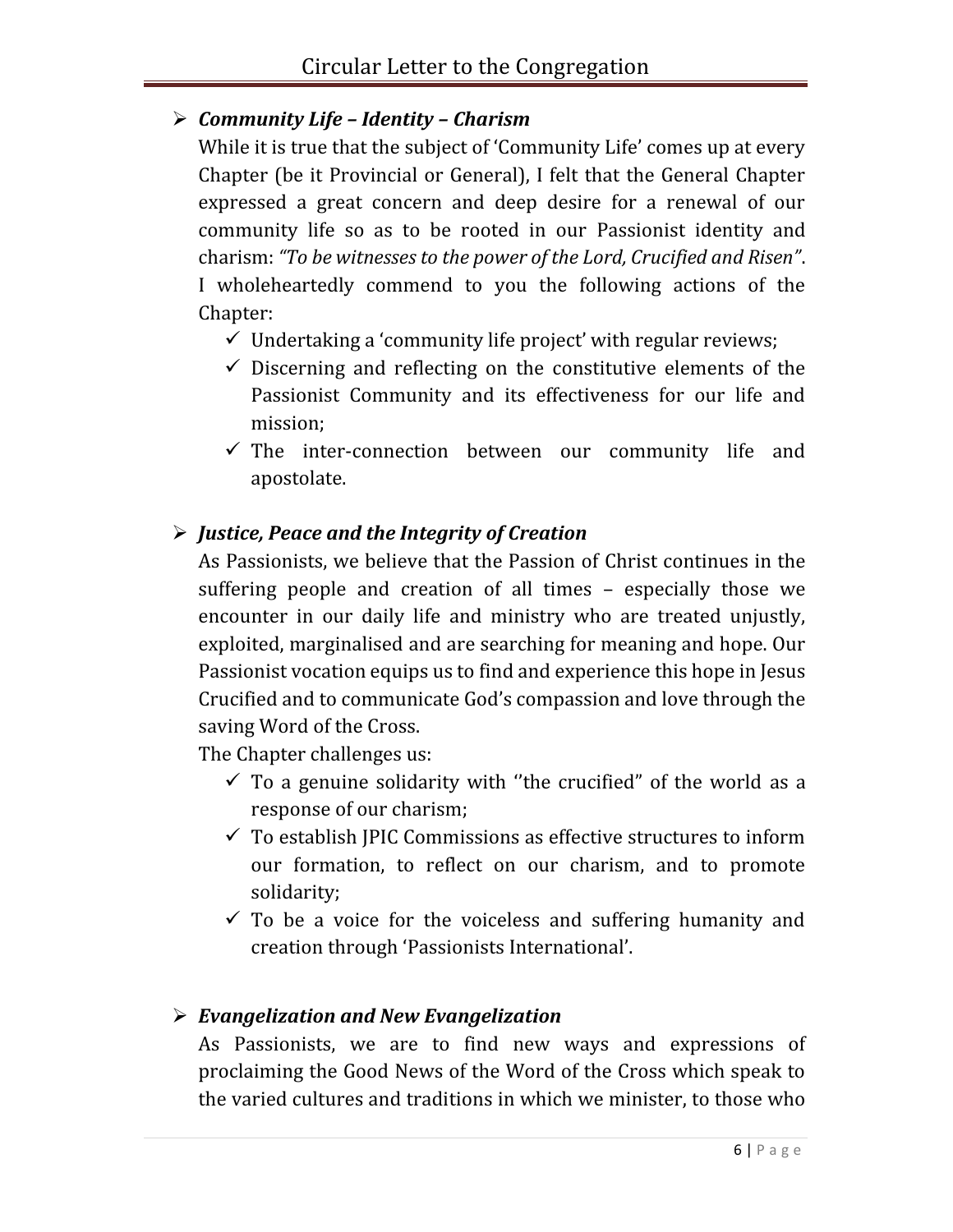feel alienated in the Church, and to fostering dialogue within our ecumenical and inter-religious reality.

The Chapter encourages:

- $\checkmark$  Evangelization teams of religious and lay people;
- $\checkmark$  Formation in our preaching apostolate through study, prayer and renewal courses;
- $\checkmark$  Use of modern mass media and new forms of proclamation.

#### *Formation in Passionist Spirituality*

There has been a growing appreciation of the need for formation in our Passionist charism and spirituality so that the specific nature of our witness and mission may be emphasised.

The Chapter highlighted:

- $\checkmark$  The creation of an Office for Formation for the Congregation;
- $\checkmark$  The need for formation plans/programs for religious and laity of the Passionist Family;
- $\checkmark$  The need for greater research and resources on our charism, history and spirituality;
- $\checkmark$  Facilitation and promotion of dialogue among and between formation personnel in the Congregation.

#### *Passionist Laity*

The Passionist charism is a gift of the Spirit for the life of the Church. We recognise as part of the Passionist Family all those lay men and women who share our charism and, in respect of this fact, the 46<sup>th</sup> General Chapter approved the inclusion in the General Regulations of the Congregation the following:

.<br>Ition, we<br>ocity, to<br>7 | P a g e *Rooted in Christ through baptism and sharing in the universal call to holiness, and following the spirit and teaching of Saint Paul of the Cross, we share with the lay faithful the mission entrusted to us by the Church to announce the Gospel of the Passion to the world through our lives and our apostolate (cf Const. #2). Respecting the identity and the uniqueness of each vocation, we open ourselves to a fruitful exchange of gifts, in reciprocity, to*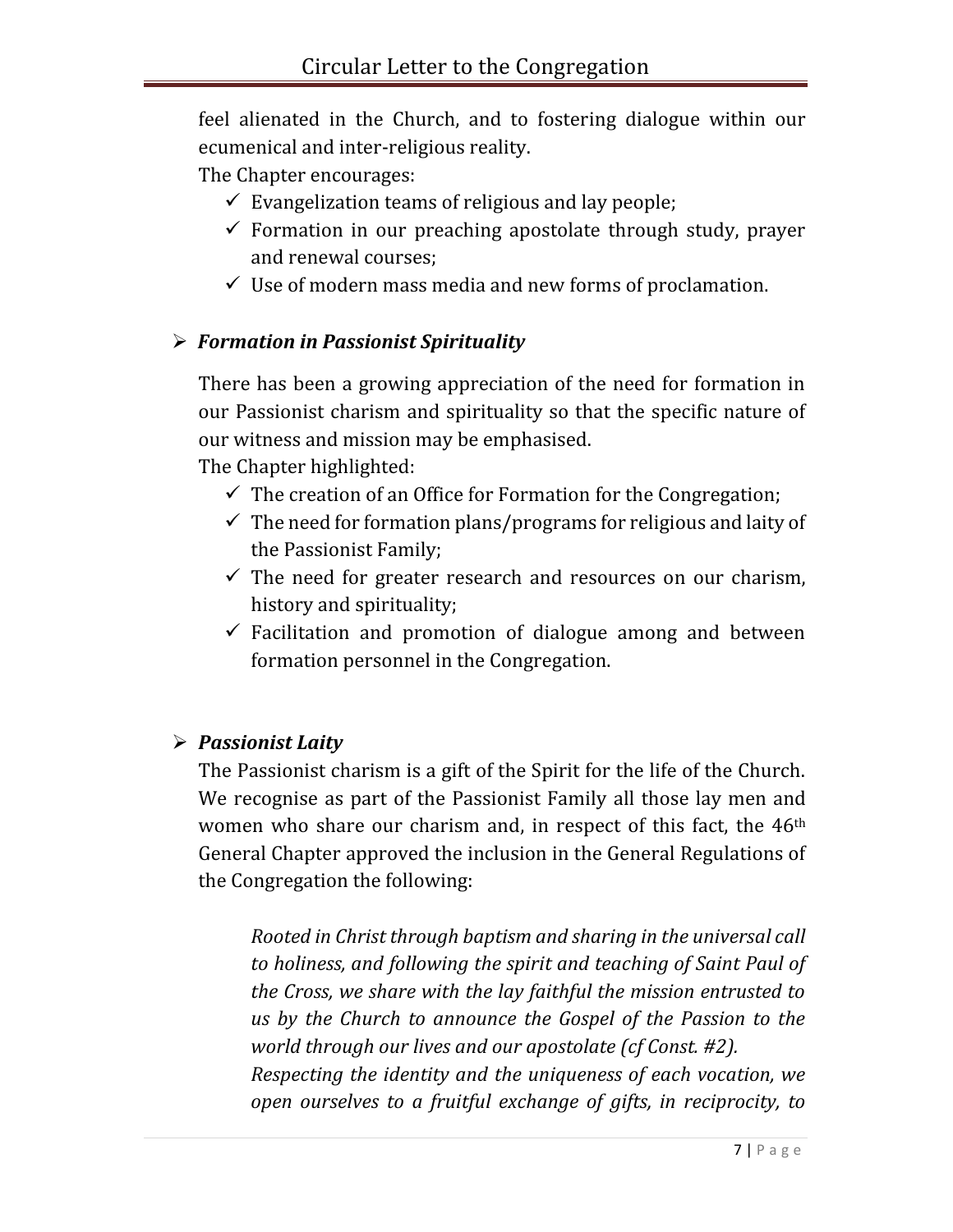*promote together with the laity who share our charism the grateful memory of the Passion of Christ, in all men and women whom we meet on our way, especially the 'crucified' of the present day.*

The Chapter proposed:

- $\checkmark$  Recognition in Chapters/Congresses of the vocation of lay men and women who share our charism;
- $\checkmark$  Welcome and hospitality to the lay members of the Passionist Family in our houses;
- $\checkmark$  Promotion of dialogue with lay members at the level of life, action, theological exchange and religious experience.

#### *Passionists and Youth in Life and Mission*

As Passionists, we have a strong concern for youth and the world in which they encounter life. There is a desire to accompany young people respectfully in their life and faith journey, offering them our Passionist spirituality and charism as a guide.

The Chapter encouraged:

- $\checkmark$  Vocational guidance of young people;
- $\checkmark$  Inviting young people to a missionary commitment with Passionists through voluntary work;
- $\checkmark$  Welcoming young people in vocational discernment to share and experience Passionist life in community;
- $\checkmark$  The celebration of the feast of St Gabriel of Our Lady of Sorrows as International Day of Passionist Youth.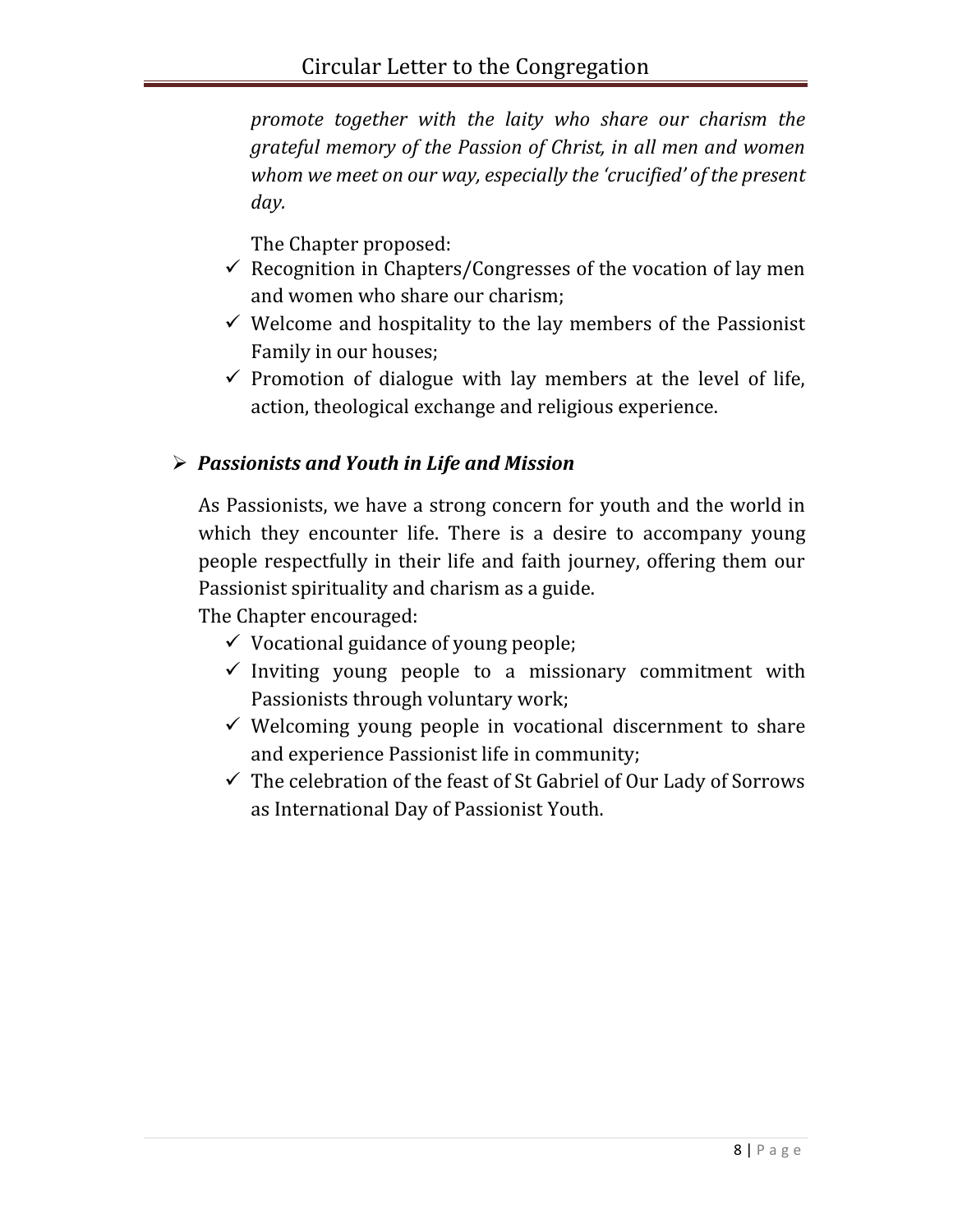## **Conclusion**

With this letter I did not intend to communicate all the decisions of the General Chapter which will soon be available to you when the printing is complete. However, I wanted to highlight the significant changes emanating from the process of restructuring, with the formal establishment of the Configurations and the call to work in solidarity, which has a bearing on our being Passionists today.

Additionally, I feel it is important that the aspects of Passionist life and mission discerned by the Chapter for focus over the next six years is shared with you, so that these priorities can be programmed into the plans for your individual entities and Configurations. I urge you in communities and assemblies, to consider these aspects of mission from your own unique perspectives and situations by discussing and sharing relevant possibilities for implementation.

It is clear that the Chapter members, bringing the hopes and dreams of their brothers from around the Congregation, were hoping that, in listening to the Spirit, we would hear the call and have the courage to respond to our future with fresh and renewed hearts. In this way the hope was for greater authenticity, relevance and renewal in our Passionist community life and mission. The Writing Team heard and expressed it in this way:

*"A sharing of 'Our Deepest Desires' emphasised the hope for a renewal of the power and vitality of Passionist Community Life, of being more deeply faithful to our charism of the Memoria Passionis so that, strengthened in our religious vocation, we would be empowered to face the great challenges and opportunities for the proclamation of the Gospel in our modern complex world."*

The Chapter, I believe, made some bold choices and took some radical decisions in the hope that how we live and what we do will be in accordance with the values of God's kingdom and will witness to God's dream for the world. This necessarily implies our living a reflective and continual contemplation for enlightenment, listening to the signs of the times, and responding to the ongoing call of Jesus for reform, renewal and conversion.

> *"Look, I am doing something new, now it emerges; can you not see it?" (Is. 43:19)*